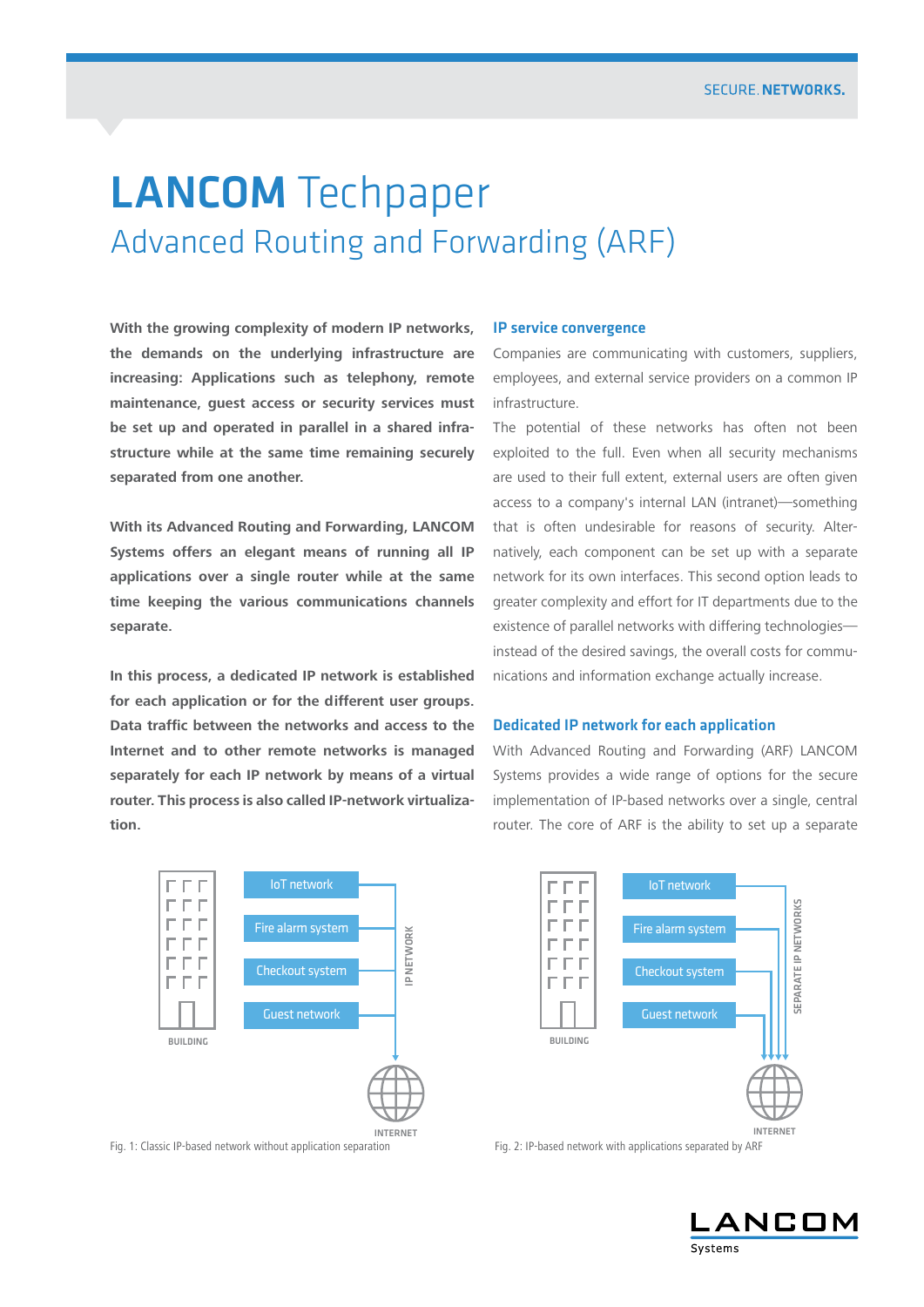IP context for each and every different application. Each IP context is configured as if it were a separate network e.g. with its own DHCP and DNS server and it is isolated from all other networks. In this way, several external users with differing requirements can be integrated into an organization's internal IP network without being granted access to the private intranet. Separate communications networks are no longer required for each application, and maintenance and configuration can be carried out at one central location.

# Example applications

Advanced Routing and Forwarding comes into play when different groups of users share a common physical IP network. The following examples present applications that can be used alone or in conjunction with one another to set up an all-IP network.

# Guest access for Wi-Fi clients

Nowadays it is standard in most organizations for mobile wireless clients to have guest access. This enables visitors during a meeting to use their notebooks or smartphones to dial into their own organization, for example via VPN, and to access the latest information there.

ARF supports a separate IP network for the guest wireless network, where a dedicated DHCP server assigns IP addresses that can be from a different address range than that used for the intranet. The IP network is given an interface tag, which the router uses to distinguish this data traffic from that in the intranet.

# Shared WAN access

If several organizations share a building (e.g. branch offices of large companies), there is no need to install a separate Internet access for each organization. The branch offices can use a central router that handles the task of forwarding data. A separate IP network is set up for each branch office, with each network having a different interface tag. Both IP networks can even use the same IP address range if, for example, the IT department at the headquarters requires special addresses. The router uses the interface tags to identify the data, which can then be handled with dedicated routing rules. For example the address range 10.0.0.0 at the bank branch can be routed to the bank's head office via VPN while the same address range (10.0.0.0) at the insurance office branch can be routed to the network of the insurance company's headquarters.

Alternatively the same technology allows each of these branch offices to use their own Internet providers. The routing table can achieve this by providing a special default route for each IP network.



NCOM Systems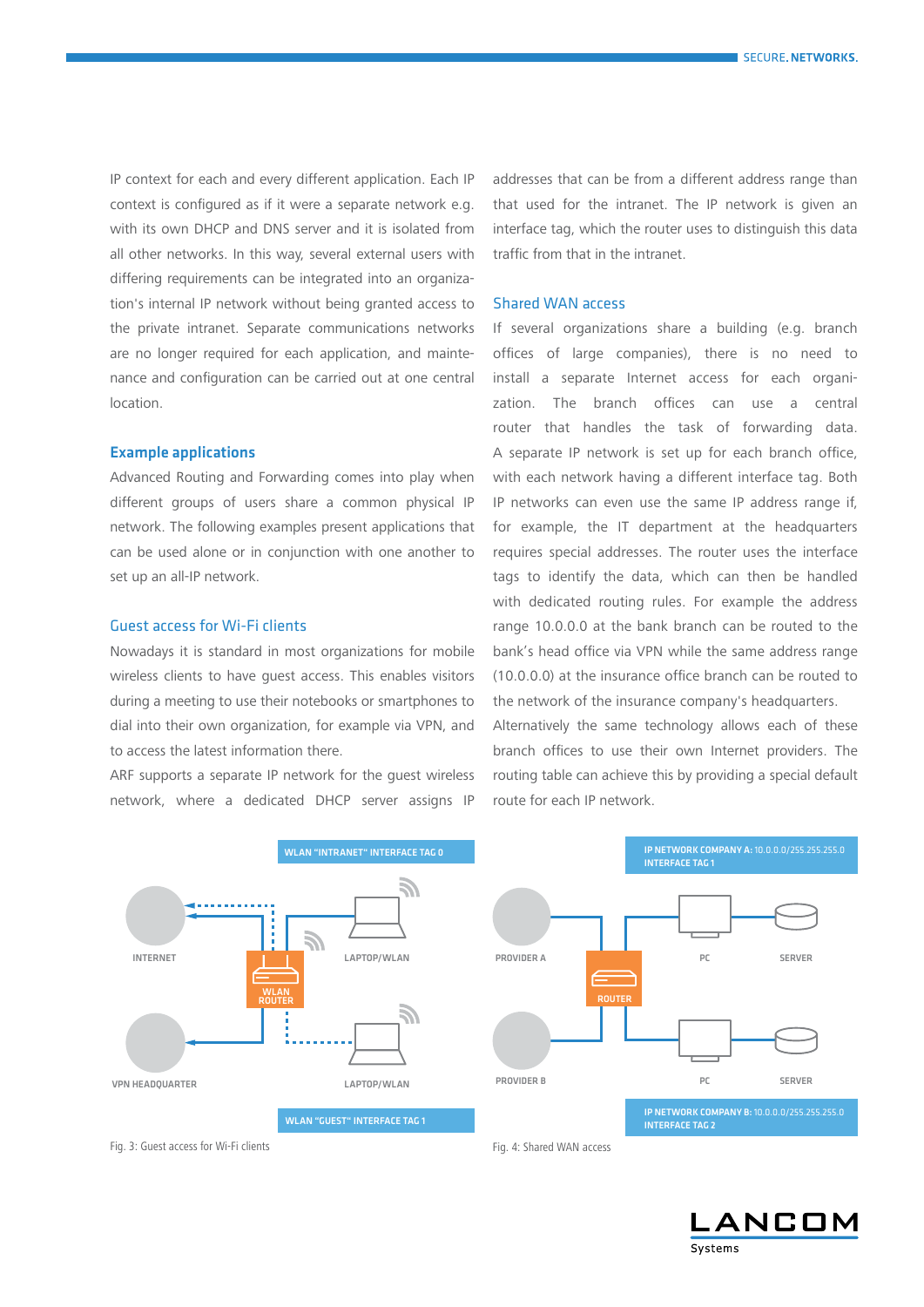# Separating private and business IP networks in the home office

Many teleworkers are connected by VPN to their company's central network so that they can access the central mail system, databases or VoIP telephone systems. In the conventional scenario without ARF, the whole of the intranet at the home office, and all of the computers in it, are linked to the company's central network. ARF allows separate networks for business and private use to be set up in the home office, which ensures that only those workstations intended for business use are able to communicate with the company via the VPN tunnel. The private computers obtain access to the Internet only. In the same way, networks in a school can also be separated for students and teachers, whereby the students have only limited access to the available resources.

# Sharing central resources

Thanks to ARF, different IP networks can be completely separated from one another—even though they share the same physical transmission medium. However, access from different IP networks is required if central resources such as network printers are to be shared, for example. The transfer of data between different networks is controlled by the firewall in the LANCOM routers. Access to specific devices or services in a shared network can also be set up via the firewall in a similar manner.

# Integrating external service providers

In the applications shown so far the functionality of ARF has mainly been used to separate the users within the router itself on the basis of user group and to grant them access to the services and resources that they are permitted to use. However, ARF also allows the selective integration of external resources or other companies into a company's own infrastructure. Let's take a fully digitalized department store as a broad example.



Fig. 5: Example of a digitalized department store

The store checkouts are networked and should report on the flow of goods several times a day to the ERP system at headquarters, which can then prepare for replenishment.

- > The building's technical system obtains the latest weather forecasts from an Internet server and uses these to control the heating and air conditioning systems in advance.
- > The video spots on the promotional displays are transferred from an external service provider and updated daily.
- > VoIP telephones are used throughout the building and are connected to a telecommunications system hosted by an external service provider.
- > The alarm and security system are connected to the security company, which is automatically informed when an alarm or malfunction is triggered.

#### How does ARF work?

Advanced Routing and Forwarding enables the following:

- > Several IP networks can be defined within the LANCOM router.
- > Individual IP networks are separated from one another.
- > Different IP networks are routed separately.

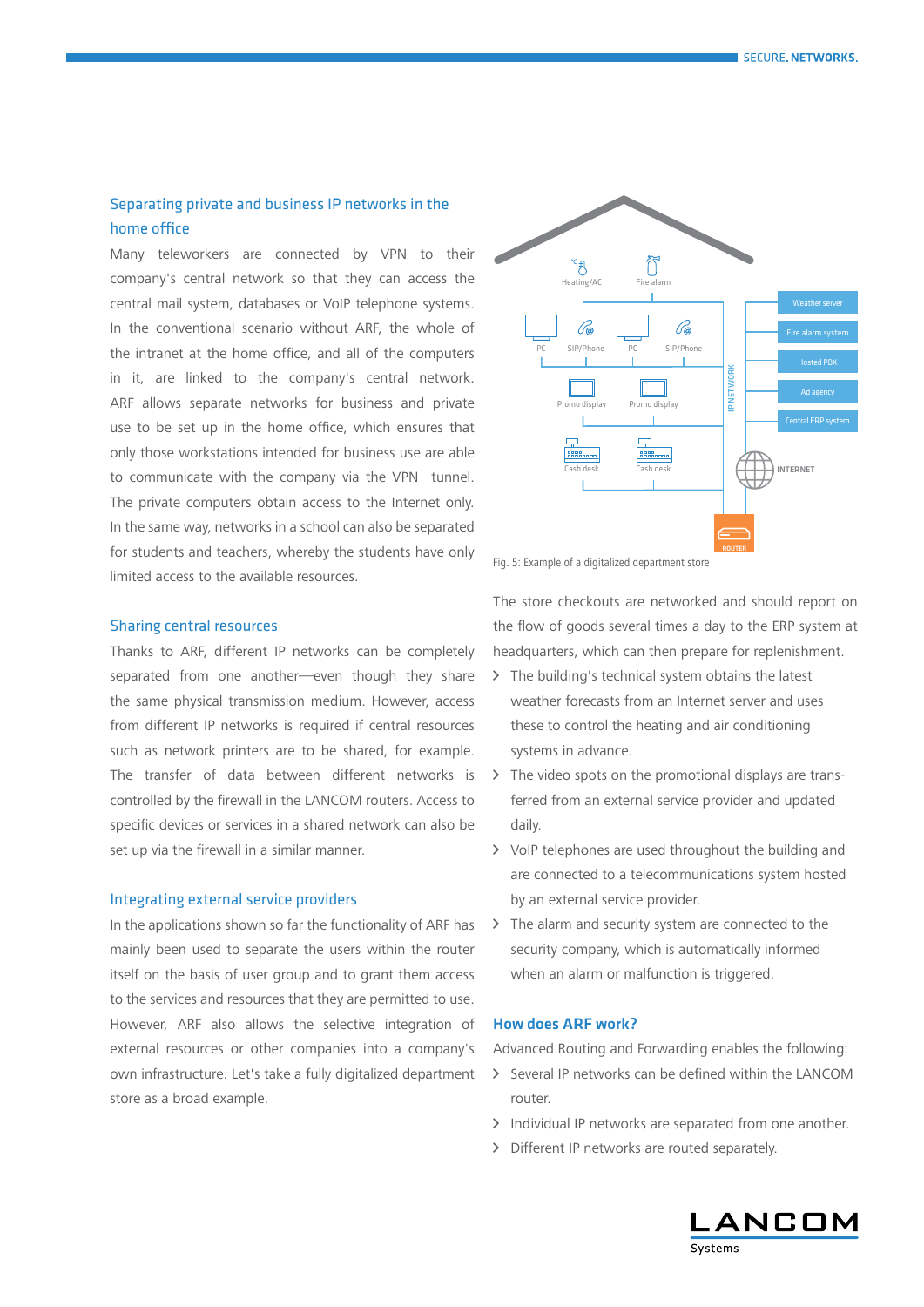# Up to 256 IP networks in one router

The first feature depends on the hardware version. Depending on the model, LANCOM routers can manage up to 256 different IP networks and are thus able to model complex scenarios. The IP address range used, the IP address of the LANCOM router and important functions such as DHCP and DNS server can be set up separately for each IP network.



Fig. 6: IP networks configuration

#### Separating networks

An essential condition for the secure operation of different IP networks on one device is the possibility to shield the data flows of the individual networks from one another. The networks are connected to the router via the physical interfaces. LANCOM routers and LANCOM WLAN routers provide one or several Ethernet ports and wireless modules to link local workstations and other network elements. However, these physical interfaces are not directly used for routing—the physical interfaces are bound to logical ones in order to provide the highest possible degree of flexibility. Ethernet port mapping is used to perform this allocation for wired LAN connections: The desired utilization can be specifically configured for each Ethernet port, for example as a logical LAN interface (or with some models it is possible to configure the utilization as a WAN connection to link to a DSL modem).

In the case of the wireless network interfaces (WLAN modules), the establishment of point-to-point connections (P2P) and/or the use of Multi-SSID can mean that multiple WLAN interfaces exist on each physical WLAN module: Up to eight wireless networks (Multi-SSID) and up to six P2P connections per module, each of which appears to the router as a logical WLAN or P2P interface.



Fig. 7: Logically separated IP networks

Each IP network can use one of the logical LAN, WLAN or P2P interfaces to access the physical interface behind it. The network is therefore in a separate broadcast domain and the logical interface only allows communication with the router module in the LANCOM devices—direct data transmission to other networks is not possible. A broadcast domain represents an area of a local network in which a broadcast message reaches **all** users. Broadcasts can also be transmitted across switches or bridges. Only when a router is used or when a local network is split into VLANs (virtual LANs) is a broadcast domain restricted.

The decision about data transmission between the individual IP networks is thus transferred to the router where the data streams from all IP networks converge. Routing between the different local IP networks is in principle possible. Here's an example:

- > The first IP network uses the address range 10.0.0.0 and is connected via the logical interface "LAN-1" to the physical interface "ETH-1".
- > The second IP network uses the address range 192.168.0.0 and is connected via the logical interface "WLAN-1" to the physical interface "WLAN-1".

A DHCP server is activated for each network in the LANCOM. Although both networks are in separate broadcast domains, access to resources in the other network is possible via the router.

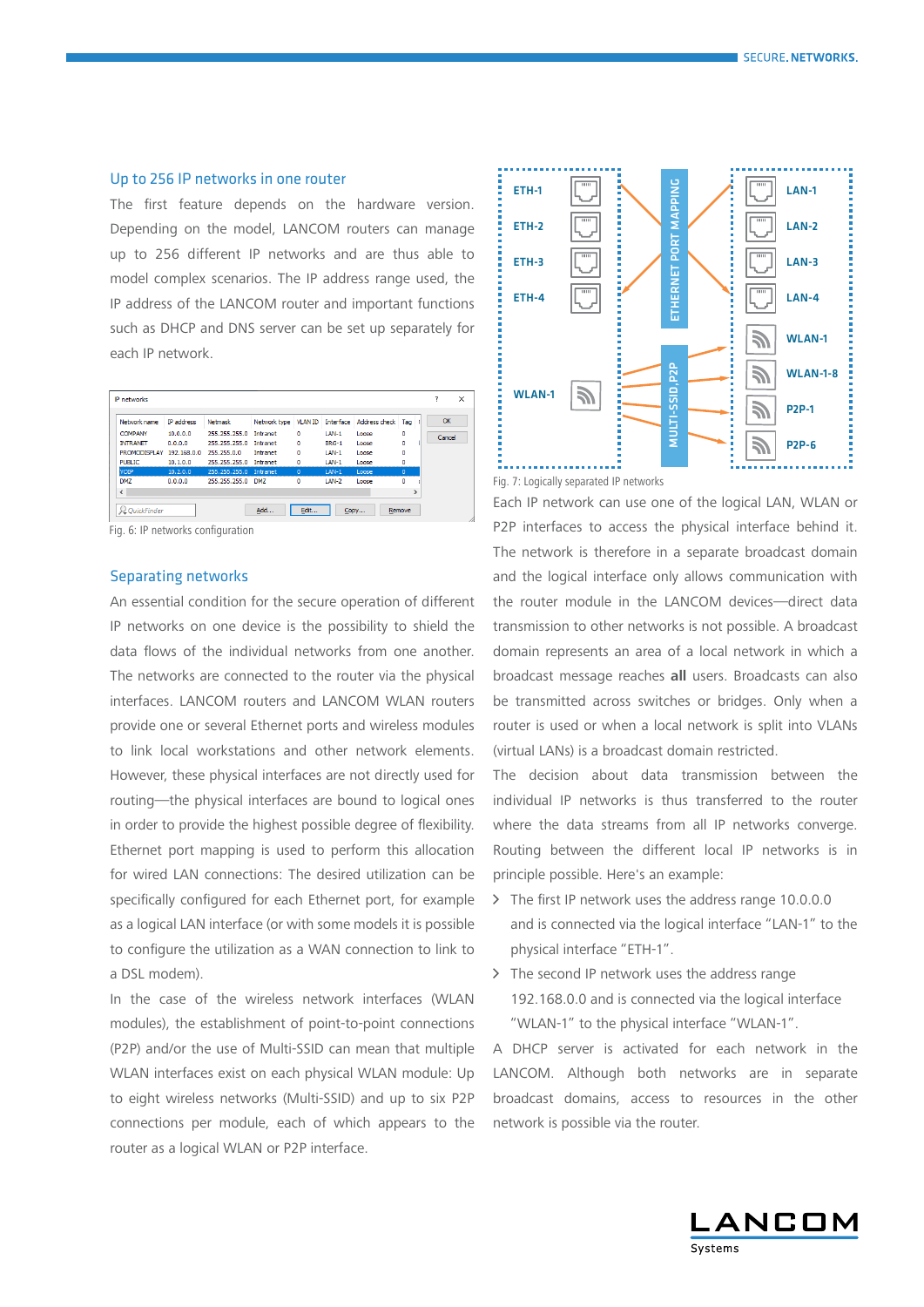

A ping or a connection using an IP address is resolved correctly and forwarded.

The router's span of control is easily tested by implementing a Deny-All rule in the firewall: This stops data traffic between all reachable networks on the router, and a ping to another of those networks will go unanswered.

# Controlled routing with interface tags

In addition to switching off all routing between IP networks, it is also possible to select which IP network can access other specific areas via the router. If there is a large number of networks it may be necessary to configure a large number of firewall rules. To simplify the routing between logical interfaces, each IP network is given an interface tag. This tag provides a very elegant manner in which IP networks are interconnected via the router:

- > Network devices in an IP network can only access resources in networks with the same interface tag.
- > An attempt to access networks with different interfaces tags is blocked in the router.
- $\triangleright$  The interface tag "0" identifies the supervisor network: Devices in this network can access resources in all other networks that have different tags.

The interface tag controls the visibility of "intranet" type IP networks. In addition to intranets, networks can also be configured as a "DMZ" (demilitarized zone). The network type "DMZ" denotes an IP network with resources that can be accessed by users from all other IP networks—regardless of the interface tags used.



Fig. 9: An example of controlled routing with interface tags

For example, the system administrators' network is given the interface tag "0"—the administrators have access to all other networks. The networks for the intranet and the guest WLAN are given the interface tags "1" and "2" respectively—so remaining isolated and without access to the other networks.



Fig. 10: LANCOM VoIP router

As mentioned above, the firewall in the router<br>is responsible for forwarding the packets of data.<br>The firewall in the LANCOM router is "stateful" me is responsible for forwarding the packets of data. The firewall in the LANCOM router is "stateful", meaning that it is aware of the direction of the data connections. Therefore, access from the supervisor network with interface tag "0" to one of the other IP networks also opens the door to the flow of returning data. A computer in the guest network can therefore reply to a ping that was sent from a computer in the supervisor network.

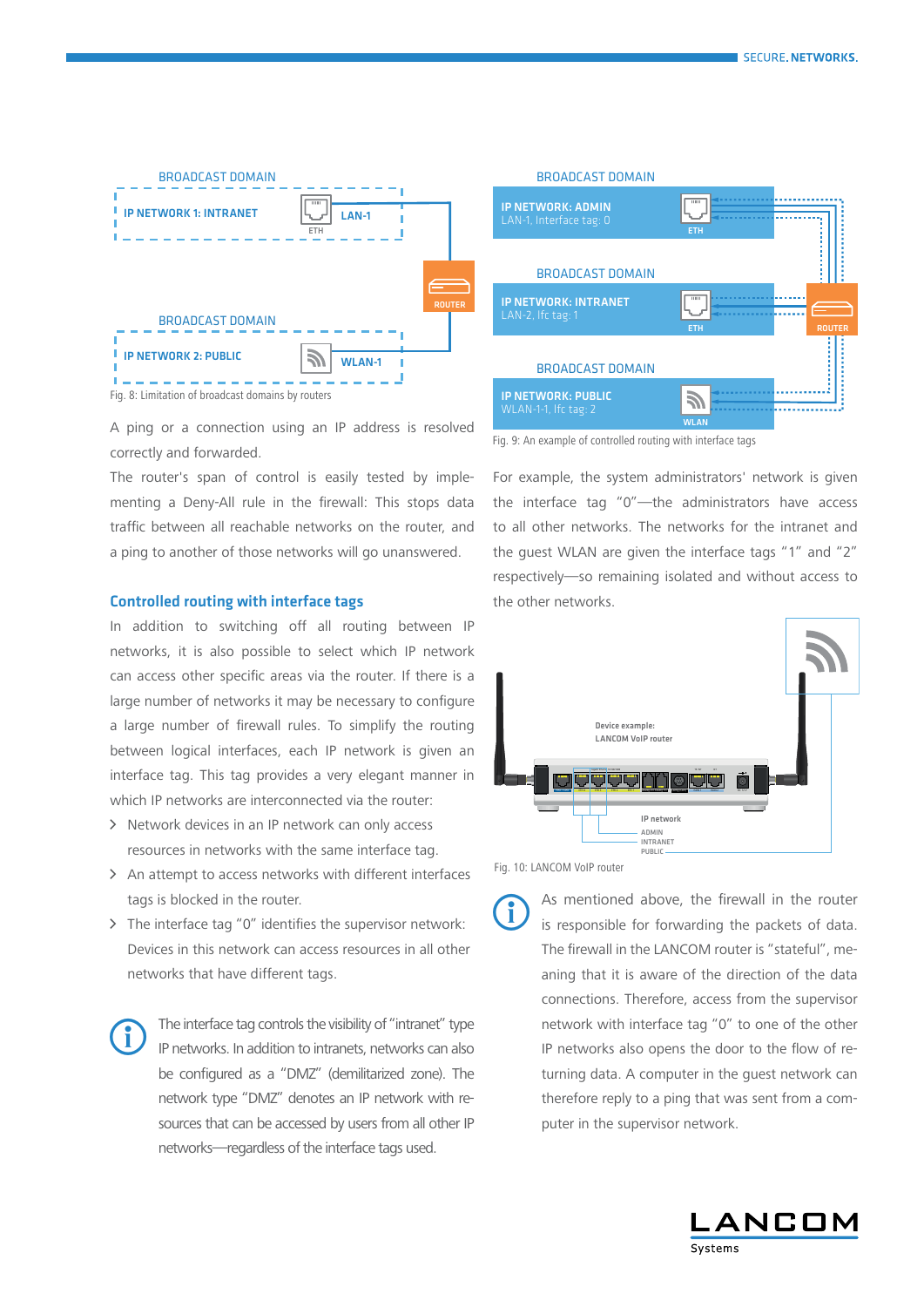### Virtual interfaces

With some applications it is necessary to extend the explicit mapping of IP networks to the logical interfaces. In a further step, logical interfaces can be mapped to "virtual" interfaces. Depending on the availability of logical interfaces, two scenarios are possible:

> Several logical interfaces are bundled to form one virtual interface: An IP network should not only connect the computers on a wired LAN, but also those on a wireless LAN. In this case the required logical interfaces (e.g. a LAN and a WLAN for the intranet) are merged to form a so-called "bridge group" (BRG).

Bridge groups are available in devices with a<br>WLAN module in order to enable, for example,<br>layer-2 MLAN potworks (SSIDs) or VLANs to be WLAN module in order to enable, for example, layer-2 WLAN networks (SSIDs) or VLANs to be bundled with dedicated Ethernet ports.



Fig. 11: Collecting physical interfaces into bridge groups

The bridge group defines its own broadcast domain, specifies which logical interfaces are assigned to it, and acts for the router like a single virtual interface. In bridge mode, simple data transfer is possible between the bridge group's interconnected logical interfaces—all other logical interfaces can only communicate with the bridge group through the router.

> A logical interface is used by several virtual interfaces: The reverse case occurs when the device does not provide enough logical interfaces to enable each IP network to be uniquely identified. In this situation several virtual LANs (VLANs) are defined that then use the same logical interface. For this, the IP network and additionally the logical interface are assigned a VLAN ID. A VLAN ID is inserted into data packets whenever packets are sent from the IP network. If a packet with this VLAN ID is received over the logical interface, the packet can be assigned to the relevant IP network. VLANs appear as separate virtual interfaces to the router—the data flows of the individual VLANs are however shielded from one another, as each VLAN represents a separate broadcast domain.





Fig. 12: Logical separation by VLAN

It is thus possible, for example, to set up two networks (e.g. for the Development and Sales departments) with different VLAN IDs on a single logical LAN interface. The router takes care of the correct assignment and processing of the VLAN tags internally. In the LAN, the data packets are separated using the VLAN tags either in the network cards of the workstations or in an upstream VLAN switch.

In this scenario too, interface tags steer the transmission of data between the VLANs. The use of this flexible method of

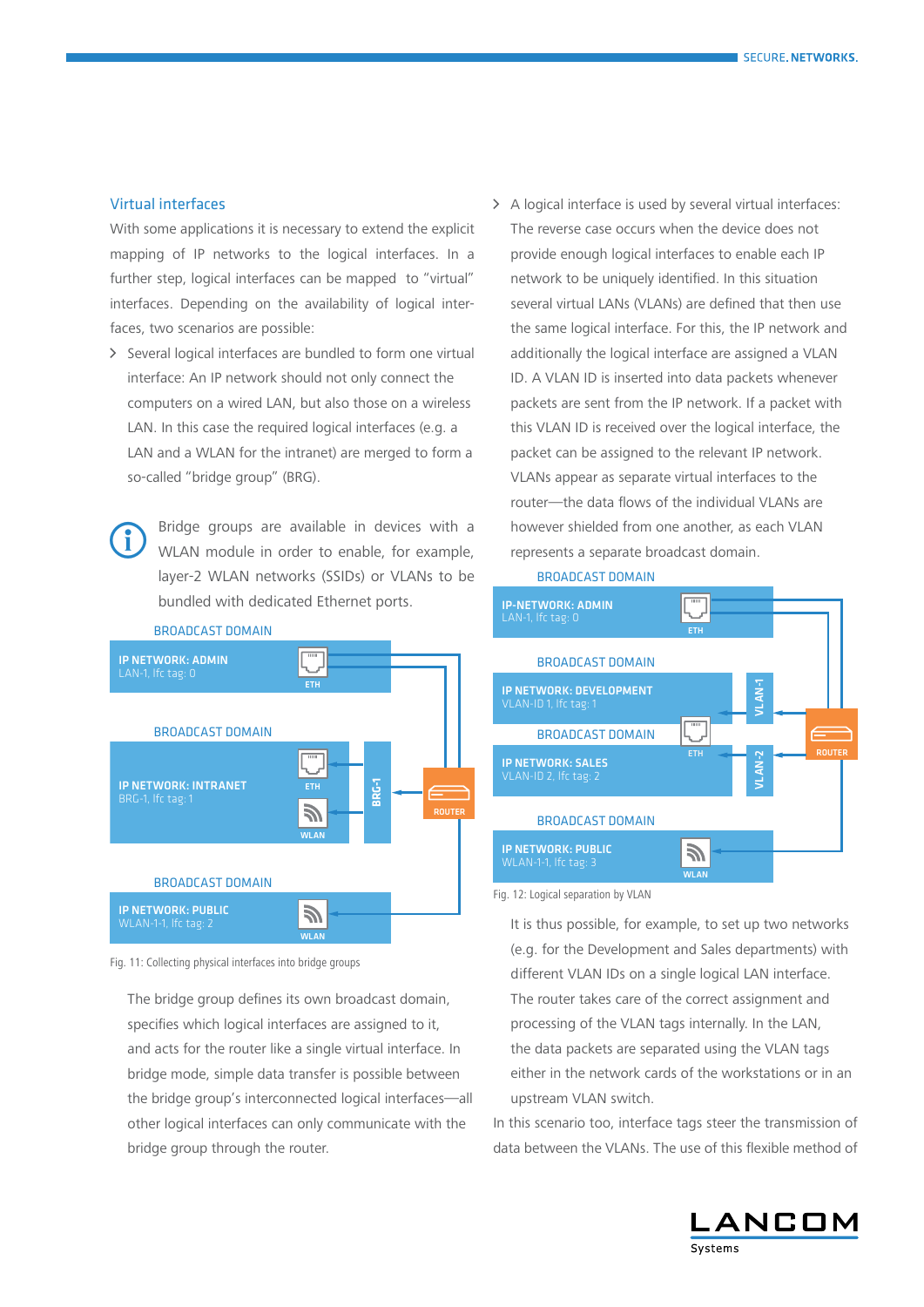

Fig. 13: Logical separation by VLAN in the switch

assignment means that, in addition to the logical interfaces, there are numerous VLANs and bridge groups available as virtual interfaces for use by any application to keep network data traffic separate from that on other networks.

# Virtual routers

Defining IP networks and separating data traffic (through the assignment of interfaces and bridge groups or VLAN IDs) ensures that several local networks can be operated in parallel on a single central LANCOM router. Connections between the networks are controlled by the IP router. Routes in the routing table apply to every local network connected to the device—in contrast to the DHCP settings, for example, which are configured for each IP network separately.

The interface tag is also used to implement a separate router for each network. Interface tags are very closely related to the routing tags used in the LANCOM router for "policy-based" routing. The firewall can insert routing tags into the data packets of certain services. For these

| <b>IP address</b>       | Netmask        | Tag            | Enable state                              | Router       | RTP distance | Mask. | Admin distanc | OK     |
|-------------------------|----------------|----------------|-------------------------------------------|--------------|--------------|-------|---------------|--------|
| 192, 168, 0, 0          | 255, 255, 0.0  | $\Omega$       | $\Omega$ <sup><math>\text{f}</math></sup> | 0.0.0.0      | $\Omega$     | Off   | $\Omega$      | Cancel |
| 172, 16, 0, 0           | 255, 240, 0, 0 | $\Omega$       | Off                                       | 0.0.0.0      | $\Omega$     | Off   | $\Omega$      |        |
| 10.0.0.0                | 255.0.0.0      | n              | Off                                       | 0.0.0.0      | 0            | Off   | $\mathbf{0}$  |        |
| 224.0.0.0               | 224.0.0.0      | 0              | On, sticky for RIP                        | 0.0.0.0      | ٥            | On    | o             |        |
| 255.255.255.255 0.0.0.0 |                | $\overline{2}$ | On, sticky for RIP                        | PROVIDER 2 0 |              | On    | o             |        |
| 255.255.255.255 0.0.0.0 |                |                | On, sticky for RIP PROVIDER 1 0           |              |              | On    | 0             |        |
|                         |                |                |                                           |              |              |       |               |        |

Fig. 14: An example of IPv4 routing by interface tags

data packets, the router initially uses only those entries in the routing table that are marked with the corresponding routing tag.

The interface tags work in the same way for Advanced Routing and Forwarding. As well as controlling the extent to which IP networks can "see" one another, tags simultaneously control the way the routing table is used: Each IP network initially uses only those entries with routing tags that match the interface tag of the IP network.

In this process the routing tag "0" is of special significance: Routes with this tag are valid for all networks, regardless of the interface tag. This specific selection of routes from the routing table creates a separate virtual router for each IP network.

The following example illustrates the big advantage of the virtual router: Based on the data-packet source, a firewall usually assigns a routing tag that the IP router uses to set the correct route. However, this method is not sufficient if the router manages a number of IP networks with the same address range: Tag assignment based on the source address is no longer unequivocal. Nevertheless, using the interface tag it is still possible to allocate the remote node even when network devices from different IP networks with identical IP addresses attempt to set up a connection. Virtual routing works on the evaluation of the interface tags alone; it is not necessary to configure additional firewall rules. For each local network, a separate provider connection can be selected by using a tagged default route in the routing table.

The firewall is only necessary when local networks with the same IP addresses contain servers that are accessible from the Internet. In this case the connections are set up from the outside to the internal network. Data packets arriving from the Internet at the router module do not contain interface tags for further processing. However, in this case the remote source where the packets are received from can be evaluated. A dedicated firewall rule can allow connections between this remote site and a particular port (e.g. 80 for web servers) to pass into the relevant network. A corresponding port-forwarding entry contains the explicit address of the web server.

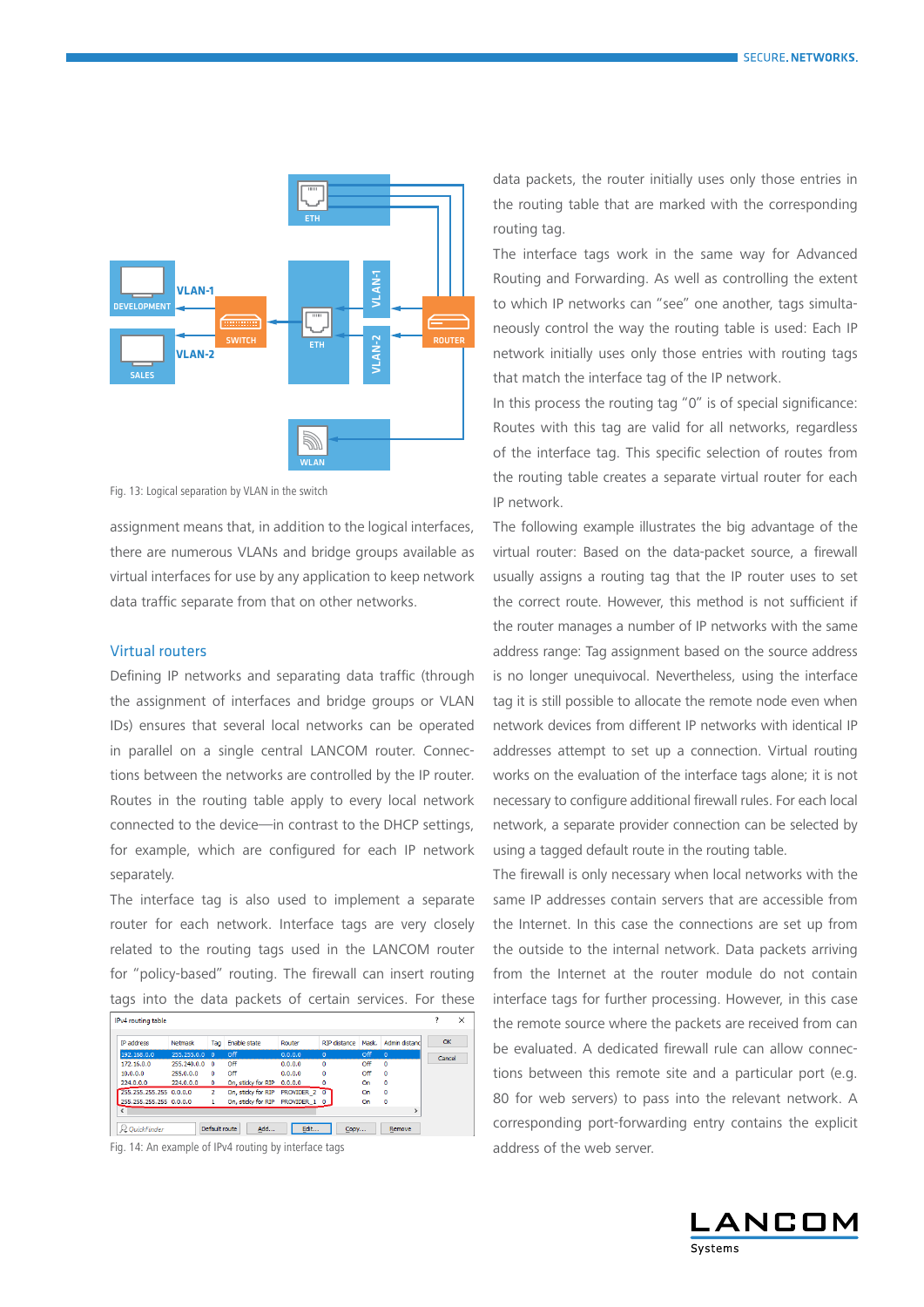

Fig. 15: Example of a firewall rule for external connections

#### Flexible transfer between IP networks

Advanced Routing and Forwarding allows completely separate networks to be implemented on a single central router. However, some resources within the infrastructure may need to be made available to several or all networks, such as network printers not just for internal staff in the intranet but also for visitors in the public network. For this it is first necessary to set up a dedicated "SHARE" network for shared resources. This is linked with the interfaces that the shared resources connect to. This network is also configured as an "intranet" with a unique interface tag (e.g. "99"). The network is therefore initially shielded from all other networks.

With a suitable rule in the firewall it is possible to set up access to the common SHARE network from all other network stations. This firewall rule includes the interface tag of the SHARE network as routing tag. All data packets corresponding to this firewall rule are thus given the tag "99" and can in this way be assigned to the SHARE IP network. If necessary, it is also possible to specify in the firewall rule those services which may be used in the SHARE network.

# LANCOM Management Cloud (LMC)

The LANCOM Management Cloud allows the management of complete networks with the use of software-defined networking technologies (SDN). SD-WAN automatically creates secure VPN connections between sites, including network virtualization and backups across the wide-area network (WAN): A few mouse clicks is all it takes to enable the VPN function and select the required VLANs for each site. The tunnel endpoints do not need to be configured individually. A VPN tunnel is required by each multi-site network This is where Advanced Routing and Forwarding (ARF), which provides up to 256 IP contexts in conjunction with the LMC, is an elegant way to route all IP applications through one central router and keep the different communication channels securely separated.

**SD-WAN**





Fig. 16: SD-WAN uses ARF to logically separate communication channels